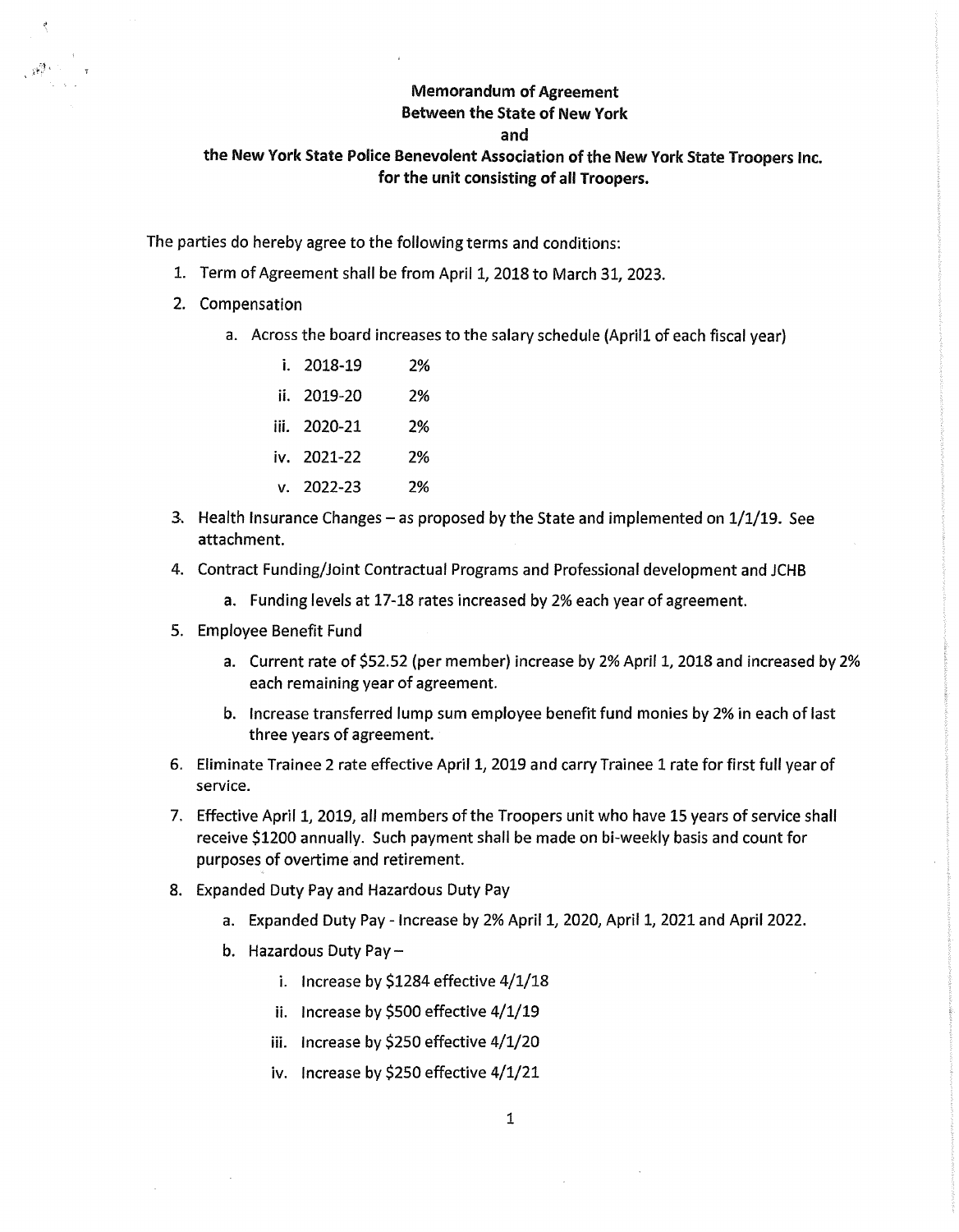- 9. Location Pay (Supplemental)
	- a. Effective April 1, 2020, and April 1, 2021, increase by ATBs
	- b. Effective April 1, 2022, change from current structure to two categories:
		- i. Orange, Putnam and Dutchess
		- ii. NYC, Rockland, Westchester, Nassau and Suffolk
- 10. Location Pay (regular)
	- a. Effective April 1, 2019, increase by \$150.
	- b. Effective April 1, 2020, and April 1, 2021, increase by ATBs
	- c. Effective April 1, 2022, add Orange, Putnam and Dutchess Counties.
- 11. Amend the Hair testing protocol as follows: A hair testing sample can be collected by a trained medical professional licensed by the State of New York.
- 12. Amend Article 13.1. See attached.
- 13. Amend Article 12.24. See attached.
- 14. In an effort to expose Troopers to the duties of a "backroom" Station Investigator and further their professional development, an individual Trooper may, on a one-time basis, be assigned to work with a "backroom" Investigator for a period not to exceed three months.
- 15. A Trooper who was trained as a Drug Recognition Expert (DRE), upon their promotion to Sergeant or appointment to Investigator, may retain their certification and be utilized for evaluations.
- 16. If assigned to a joint and/or multiagency task force, Members will work the schedule of the task force regardless of the schedule normally worked. All such assignments of a duration less than a full 28-day schedule will be considered hours neutral to allow for transition between schedules.
- 17. Amend Article 14 as follows:
	- a. Per Diem Meal and Lodging Expenses
		- 1. The State agrees to reimburse, on a per diem basis as established by Rules and Regulations of the Comptroller (the Rules), as interpreted by the Comptroller's Travel Manual, employees who are eligible for travel expenses, for their expenses incurred while in travel status in the performance of their official duties.
	- b. Mileage Allowance
		- 1. The personal vehicle mileage reimbursement rate for employees in this unit shall be consistent with the maximum mileage allowance permitted by the Internal Revenue Service. Such payments shall be